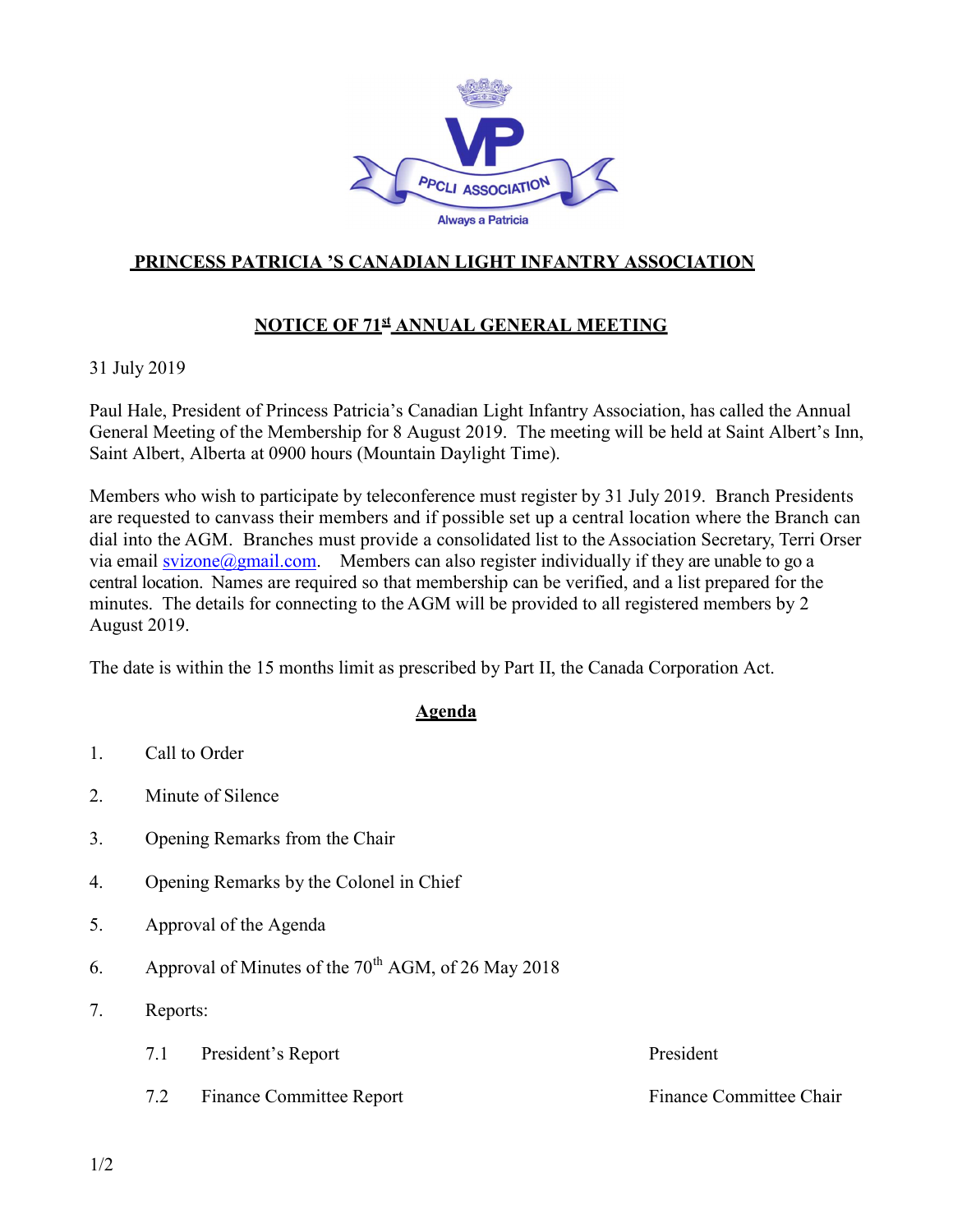| 7.2.1 | <b>Current Financial Position</b><br>Association Operating Fund as of 30 Jun 19<br>Hamilton Gault Memorial Fund as of 30 Jun 19 | Treasurer                  |
|-------|---------------------------------------------------------------------------------------------------------------------------------|----------------------------|
| 7.2.2 | 2018 Financial Statements<br><b>Association Operating Fund</b><br>Hamilton Gault Memorial Fund                                  | Treasurer                  |
| 7.3   | Casino Report                                                                                                                   | Casino Chair               |
| 7.4   | Membership Report                                                                                                               | Membership Chair           |
| 7.5   | Governance Report                                                                                                               | Governance Chair           |
| 7.6   | <b>Fundraising Report</b>                                                                                                       | President                  |
| 7.7   | Heritage Report                                                                                                                 | <b>Vice President East</b> |
| 7.8   | Volunteer Patricia Program                                                                                                      | <b>VPP</b> Facilitator     |
| 7.9   | <b>Student Bursary Report</b>                                                                                                   | Past President             |
| 7.10  | Cadet Report                                                                                                                    | Vice President             |
| 7.11  | Regimental Majors Update                                                                                                        | Regimental Major           |

## 8. New Business

| 8.1 | 2020 Association Operating Fund Budget                                | Finance Chair        |
|-----|-----------------------------------------------------------------------|----------------------|
| 8.2 | Appointment of Association Auditors                                   | Treasurer            |
| 8.3 | Mental Health and Suicide Awareness                                   | President            |
| 8.4 | Regimental Memorials Sicily and Italy                                 | President            |
| 8.5 | The Fallen 3-year membership                                          | President            |
| 8.6 | Ordinary Resolution 01-19 Updated PPCLI Association<br>Purposes       | President            |
| 8.7 | Resolution 02-19 Extension Term of Office<br><b>Current Directors</b> | Nominating Committee |
| 8.8 | <b>Resolution 03-19 Election New Directors</b>                        | Nominating Committee |
| 8.9 | <b>Resolution 04-19 President and Vice President</b>                  | Nominating Committee |